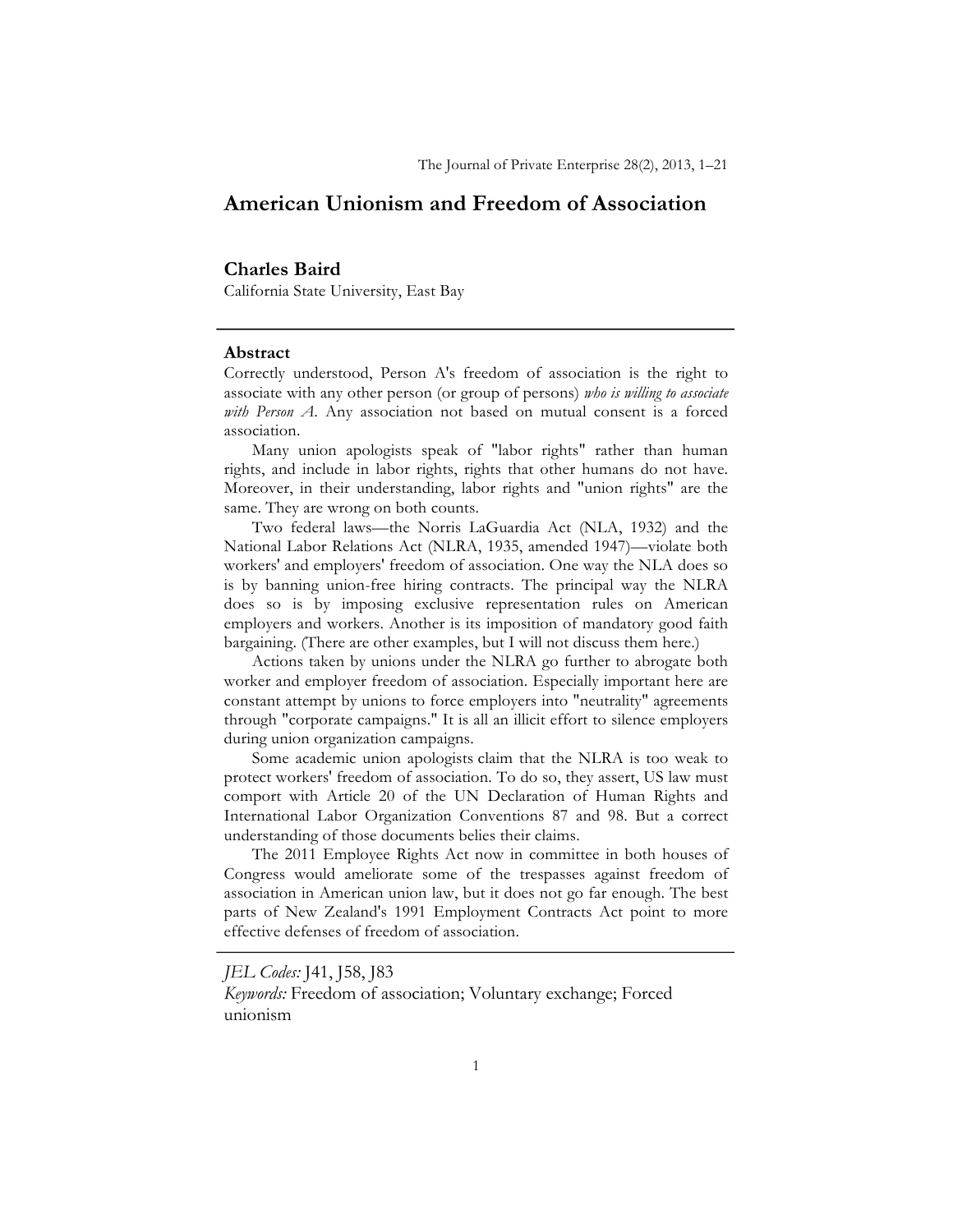#### **I. Freedom of Association and Labor Rights**

## *A. What Is Freedom of Association?*

Freedom of association is a fundamental human right, "fundamental" because it doesn't come from government or any international agreements. All persons are endowed with freedom of association by virtue of their humanity. It is an unalienable right, a birthright of all people.

Logically, because all persons are endowed with freedom of association, its application in practice must have two parts. Person A is free to associate with any other person (Person B) or group of persons. This is often called the "positive" aspect of freedom of association. But suppose Person B does not want to associate with Person A. If Person A's positive freedom of association confers on Person B the duty to associate with Person A, Person B does not have freedom of association. Person B's association is compelled. Correctly understood, Person A's positive freedom of association is the right to associate with any other person (or group of persons) *who is willing to associate with Person A*.

Both Person A and Person B have a right to decline association with each other and with anyone else. This is often called the "negative" aspect of freedom of association. It gives each person the right to say "no." *Free association requires mutual consent*.

There are not two freedoms of association, one positive the other negative. Rather, there is one freedom of association that, to make sense, must include the right to accept and the right to reject association. Logically, no person can legitimately hold that there is a positive freedom of association but that there is no negative freedom of association.

#### *B. Human Rights and Labor Rights*

There are no fundamental labor rights apart from the fundamental (birthright) human rights possessed by all persons. In societies based on status or castes, some humans are granted rights that are denied to other humans, and some groups are granted rights that are denied to other groups. But, in the United States, our rights as individuals or in groups do not depend on who we are or how we make a living. When it comes to interacting with each other, the fundamental rights of labor (including freedom of association) are the same as the fundamental rights of entrepreneurs, investors, suppliers, and customers. Those rights are best encapsulated in the rules of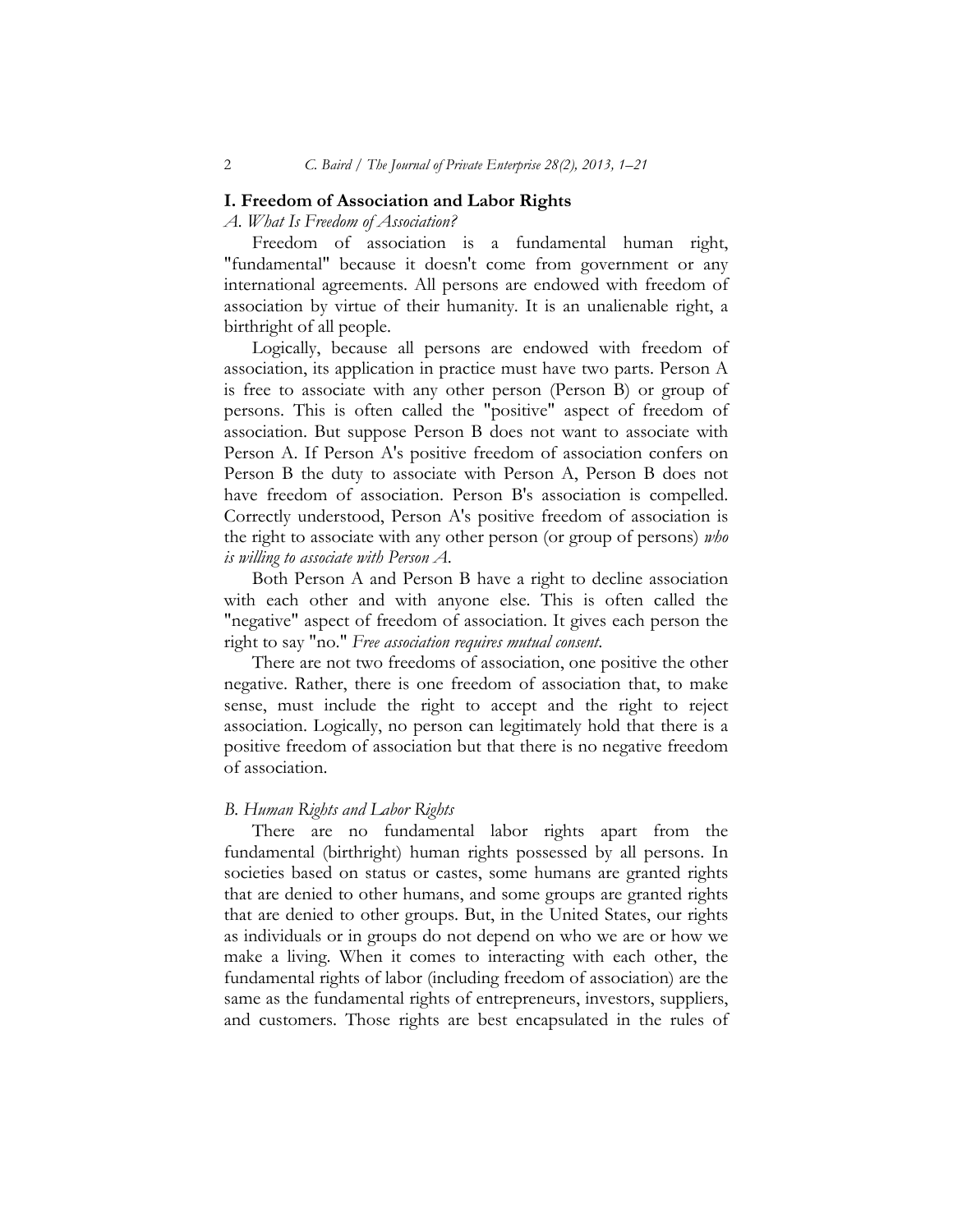voluntary exchange: all legitimate interactions are based on mutual consent in the absence of force and fraud. Any voluntary exchange between Person A and Person B that does not trespass against the equal rights of any third party is legitimate, no matter what any third party (e.g*.*, a union apologist) may think.

Those who write about "fundamental labor rights" in labor markets as something different from the rights that all persons have in their market interactions with each other often do so on the spurious grounds that labor is not a commodity. They argue that buying and selling of dead fish under the rules of voluntary exchange is okay because a dead fish is a commodity. But, they continue, "labor" is people, and, therefore, the ordinary buying and selling of labor must be circumscribed by special rules.

But "labor" is not people. In the labor market people are not bought and sold. Rather, labor—the services performed by people on the basis of the skills, knowledge, experience, attitudes, and aptitudes (human capital) they possess—are bought and sold. Buyers of such services are called employers, and sellers of those services are called employees. There is no reason at all to step outside the rules of voluntary exchange in labor markets.

Craig Becker, the former Associate General Counsel of the Service Employees International Union and in 2011 a Member of the National Labor Relations Board by virtue of a recess appointment, opines that workers should not be free to choose not to be represented by a union (Becker, 1993). To him the only labor rights that any worker can have are those that are exercised on his behalf by a labor union. He is simply wrong. Forced association is inconsistent with free association. Freedom of association, correctly understood with both its positive and negative aspects, demands that all workers be free to choose whether to exercise their labor market rights through union representation or through abstention from association with labor unions.

## **II. The Norris-LaGuardia Act (NLA) and the National Labor Relations Act (NLRA) on Freedom of Association**

#### *A. The Norris-LaGuardia Act*

In *American Steel Foundries v. Tri-City Central Trades Council* [257 U.S. 184 (1921)], the Court held that (a) mass picketing, even in primary strikes, and even if peaceful, was inherently intimidating, so picketing must be limited to one picket per entrance; (b) pickets had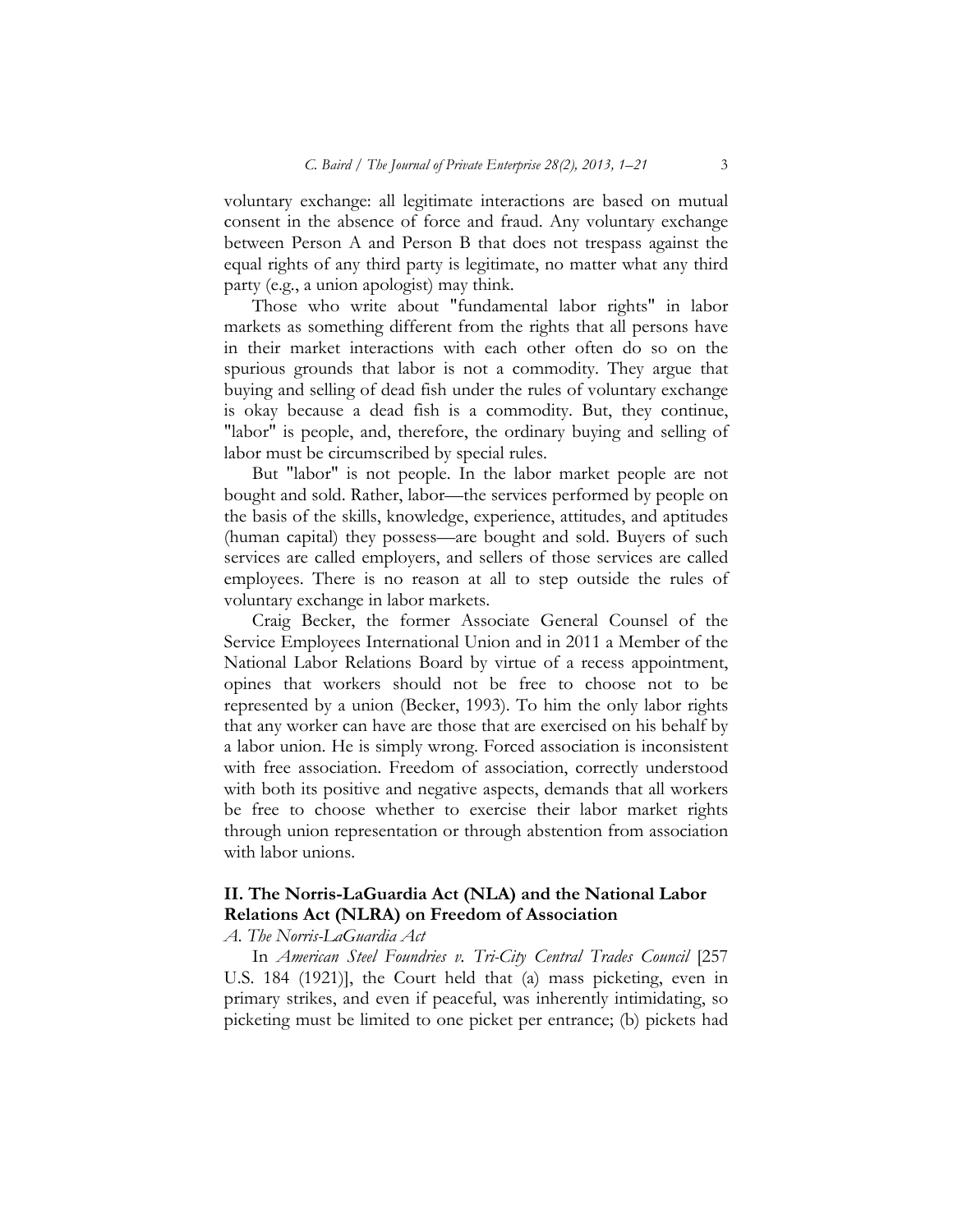to be actual employees on strike; they could not be strangers sent from union headquarters or anywhere else; and (c) the right to conduct a business is a property right, entitled to the same protection against trespass as any other property right. This decision was made on statutory grounds (interpreting the 1914 Clayton Act), so Congress could reverse it simply by adopting another statute or amending an existing one. Unions tried to get Congress do so throughout the 1920s. They were not successful until1932, when Herbert Hoover, trying frantically and fecklessly to do something about the beginning of the Great Depression, made yet another colossal blunder by signing the NLA.

One important feature of the NLA with respect to freedom of association is its declaration that union-free (yellow-dog) hiring contracts were henceforth to be unenforceable in federal courts. A union-free contract is an agreement between an employer and a worker that, as a condition of obtaining and continuing employment, the worker will abstain from any involvement with a labor union. Unions, of course, abhor such hiring contracts. They coined the term "yellow-dog" to imply that any worker who entered into such an agreement was cowardly and a traitor to the working class. But a worker who agrees with an employer to enter into a union-free hiring contract is simply exercising his freedom of association.

Under the rules of voluntary exchange—mutual consent in the absence of force and/or fraud—an employer can make any job offer to any worker who is willing to listen. A job offer consists of terms of compensation and a job description. The job description includes the time, place, and manner rules in accordance with which the worker works. These rules include what must be done and what must not be done. A rule that requires a worker to remain union-free is merely part of the job description. As long as there is no misrepresentation and the worker is free to accept or reject the job offer, no one's human rights are violated. This is true even if there are no competing job offers for the worker to consider. A worker may count the unionfree requirement as a negative, but if he accepts the job offer, it must be that he is willing to trade that negative off against other components of the job offer he finds attractive.

In fact, as revealed by the record in *Hitchman Coal and Coke Co. v. Mitchell* [245 U.S. 229 (1917)], sometimes employees themselves asked their employers for union-free agreements as a way of insulating themselves from union harassment. In its decision the Court wrote,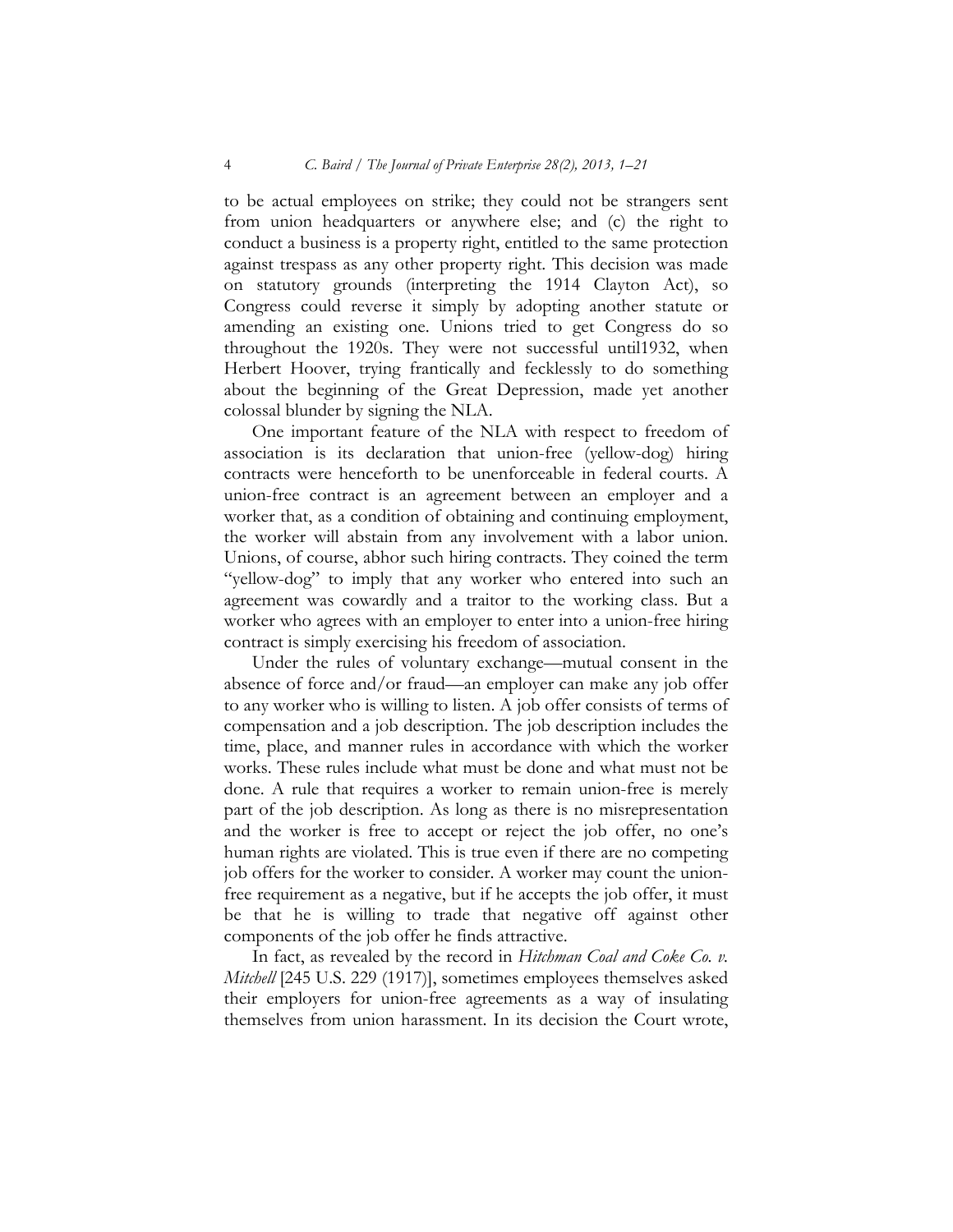"[T]he employer is as free to make non-membership in a union a condition of employment, as the workingman is free to join the union, and … this is a part of the constitutional rights of personal liberty and private property…." [at 251]. This was when the Court still enforced the understanding of rights as enunciated in the *Declaration of Independence*—that rights are antecedent to government and it is the duty of government to enforce those rights rather than to create new privileges for some to coerce others.

#### *B. The National Labor Relations Act*

#### *1. Union-Free Contracts*

In 1935 the NLRA compounded the yellow-dog error by making union-free contracts illegal. Section 8(3) [which became Section 8(a)3 in the 1947 amendments] forbids employers to refuse to hire any worker simply because he is a union member. That would be illegal "discrimination."

A union apologist would argue that when an employer refuses to hire a worker who is a union member, that worker's freedom of association is denied. But workers have no human rights that employers do not have. Workers are free to associate with other workers in unions. But no worker, whether unionized or not, has the right to force an employer to associate with him in any way, including the form of association we call a hiring contract. Free association among two or more people can emerge only through mutual consent. Employers and employees alike should be free to choose whether to work on a union-free, union-only, or open shop basis.

## *2. Exclusive Representation*

The most egregious trespass against freedom of association in the NLRA is imposed by Section 9(a), which mandates that employers must recognize a union as the "exclusive bargaining agent" of all workers in a "bargaining unit" if a majority of such workers vote in favor of such representation. Exclusive representation violates the freedom of association of employers and employees alike.

Employers are people, and workers are people. Both have the same unalienable right to freedom of association. People are free to associate with other people who are willing to associate with them. An employer is free to choose to recognize a union as the bargaining agent for all of its voluntary members, but he cannot legitimately be forced to do so. Forced association is not free association.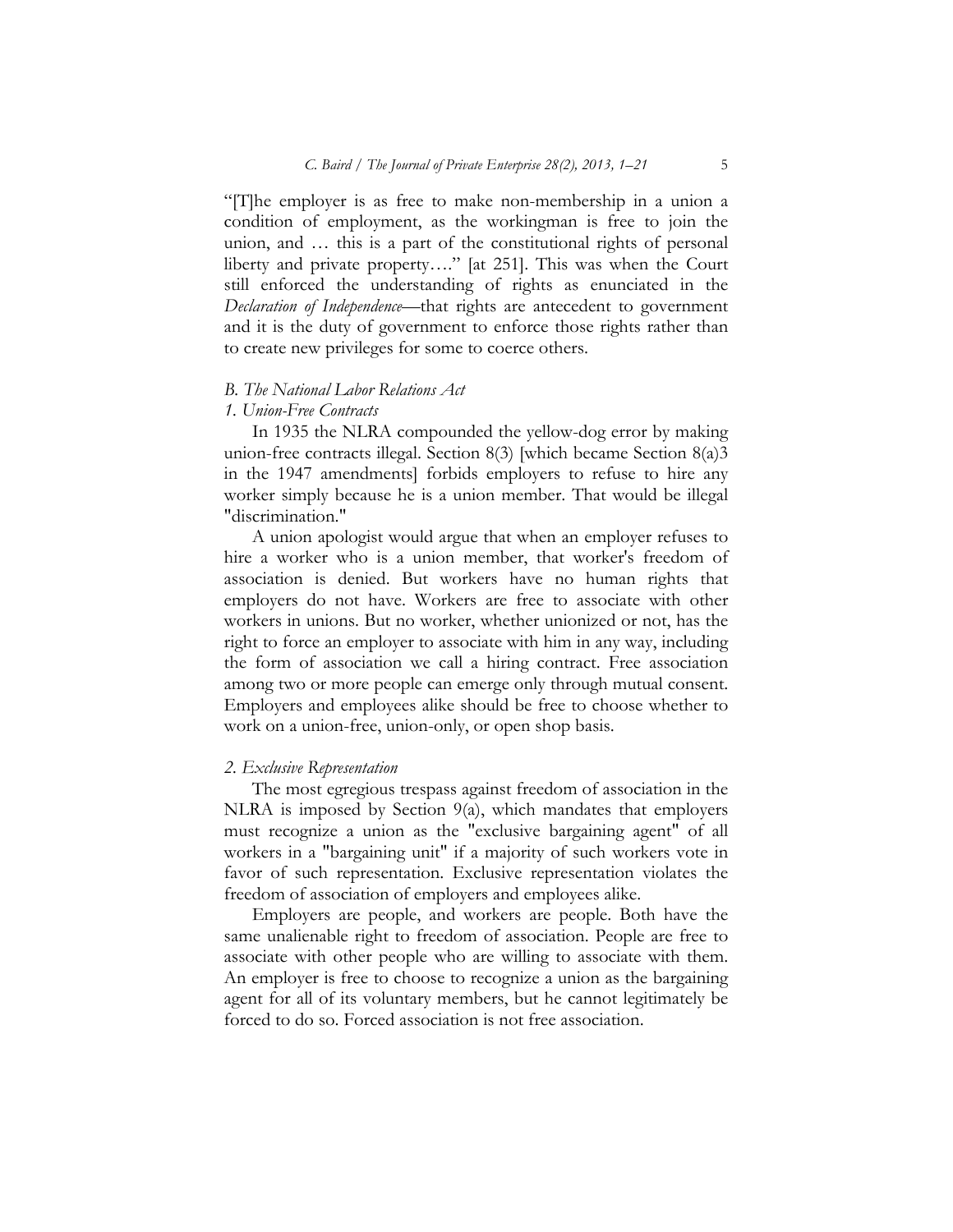#### 6 *C. Baird / The Journal of Private Enterprise 28(2), 2013, 1–21*

Exclusive representation also violates workers' freedom of association. If, in a certification election, a majority of workers in a bargaining unit vote to be represented by Union A, then all the workers who were eligible to vote must submit to those representation services. Union A, by force of law, represents the workers who voted for it, but it also represents the workers who voted for another union, the workers who voted to remain unionfree, and the workers who did not vote. It is a winner-take-all election rule. Individuals are prohibited even from representing themselves on terms and conditions of employment and other matters that come under "the scope of collective bargaining." Employers may not deal directly with individual workers. Individual workers have no voice. Only a certified union may speak. Except in the case of unanimity among workers in favor of being represented by a union, exclusive representation forces workers into associations.

Unionists justify exclusive representation by analogy to elections of politicians. In a congressional election, the winning candidate is the exclusive representative of all voters in the district. Those who voted against her and those who didn't vote must accept the winning candidate as their exclusive representative in the House of Representatives. By analogy, unionists argue, it is proper to force all workers to accept the representation services of a union selected by majority vote. It is simply "workplace democracy." Curiously, once a union is certified it never has to stand for re-election. Some democracy! I will have more to say about this below.

Unions are not governments. The Framers of the Constitution drew a bright line separating rules for decision-making in government and rules for decision-making in the private sphere of human action. Governments are natural monopolists of the legal use of force in their respective jurisdictions. Like all monopolists, they are prone to abuse their power. Democracy is a means by which the governed have some (very imperfect) control over those who wield governmental power. According to the Framers, it is legitimate to override individual preferences by majority rule only with respect to the enumerated, limited powers of government. Everything else should be left to individuals to decide irrespective of what a majority of others may prefer. An individual is not forced to submit to the will of a majority in the choice of religion, nor should he be in the choice of a representative in the sale of his labor services.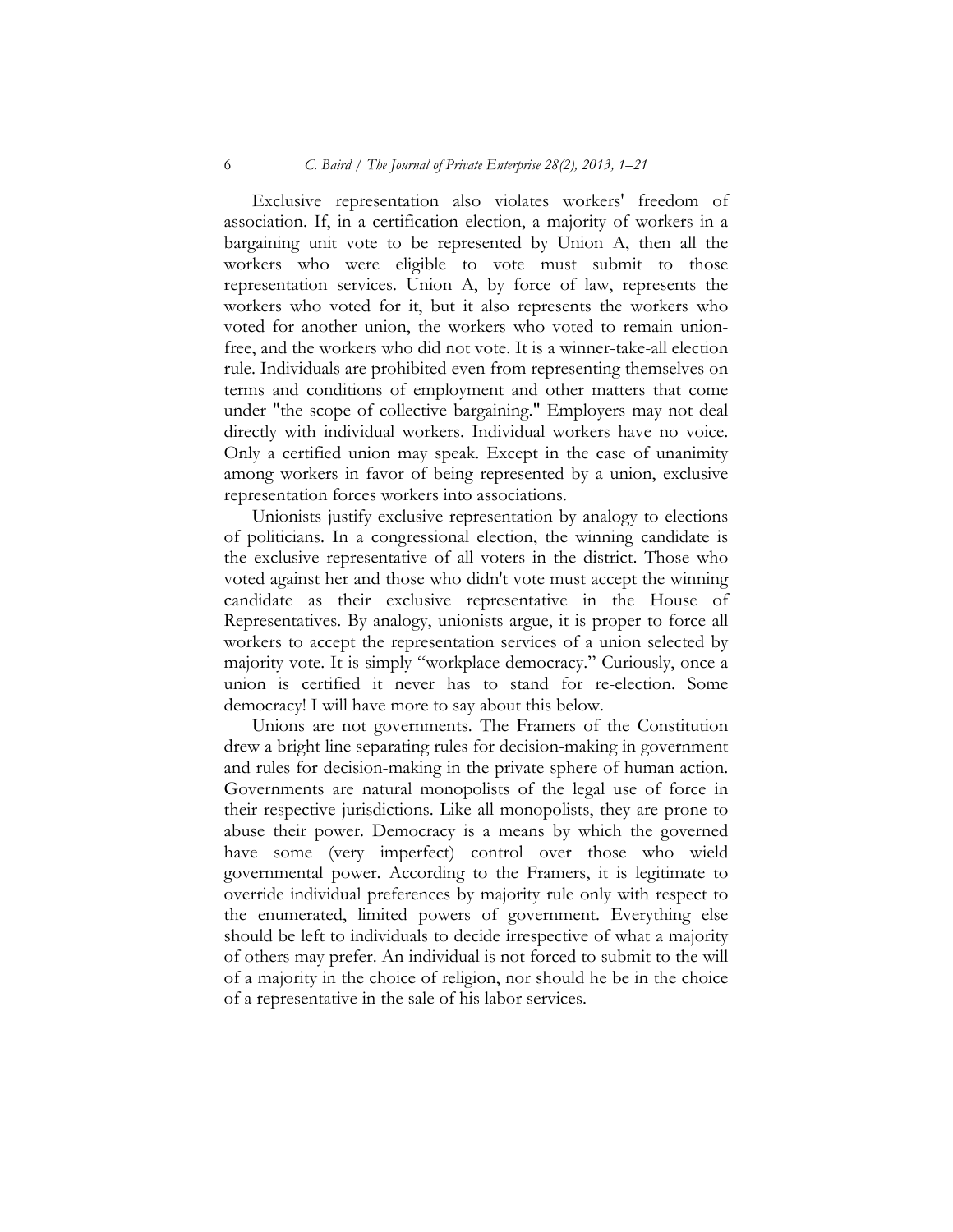Exclusive representation means that the percent of workers who are union members is always less than the percent of workers who are covered by union contracts. The top line in Figure 1 indicates the percentage of private-sector workers who are covered. The bottom line shows the percent of private sector workers who are union members. The vertical difference between the two lines is a measure of this sort of forced association. This is one, imperfect, measure of one type of forced association in American unionism. It may overstate forced association because many non-members may indeed favor union representation but prefer not to become members. On the other hand, it may understate forced association because many who are members are forced into membership through intimidation and peer pressure. This is especially true in the private sector. Figure 2 shows the same measure of forced association among government employees over the same years.

If we divide the percent of all workers who are covered by a union contract by the percent of all workers who are members of a union in each year, we get the percent by which coverage exceeds membership—the relative significance of forced association. For example, in 2011 the percent covered in the private sector was 7.6%. The percent membership in the private sector was 6.9%. Dividing the former by the latter we get 1.11. The relative significance of forced



Figure 1: Private forced association, 1983–2011. Source: Hirsch and Macpherson (2012), http://www.unionstats.com.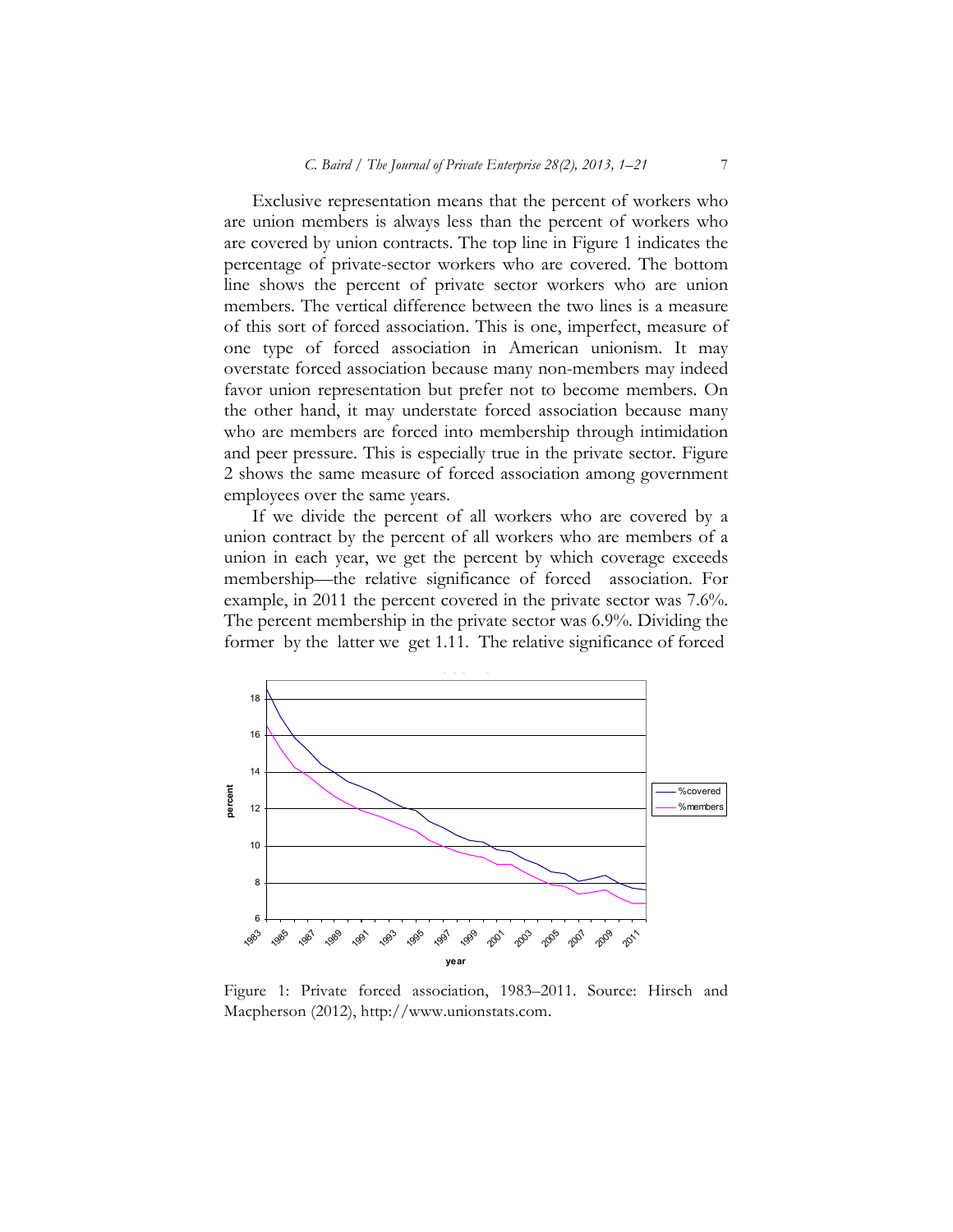

Figure 2: Government forced association, 1983-2011. Source: Hirsch and Macpherson (2012), http://www.unionstats.com.



Figure 3: Relative significance of forced association, 1983–2011.

association among workers represented by unions in the private sector was 11 percent. Figure 3 displays those ratios from 1983 through 2011 in both sectors. We see that forced association used to be much more significant in the government sector than in the private sector over most of the years, but since 2008 that is no longer true. My guess is that government-sector unions have, by imitation of private-sector unions, become better at applying intimidation against non-members to become members. This, as I mentioned above, understates my measure of forced association.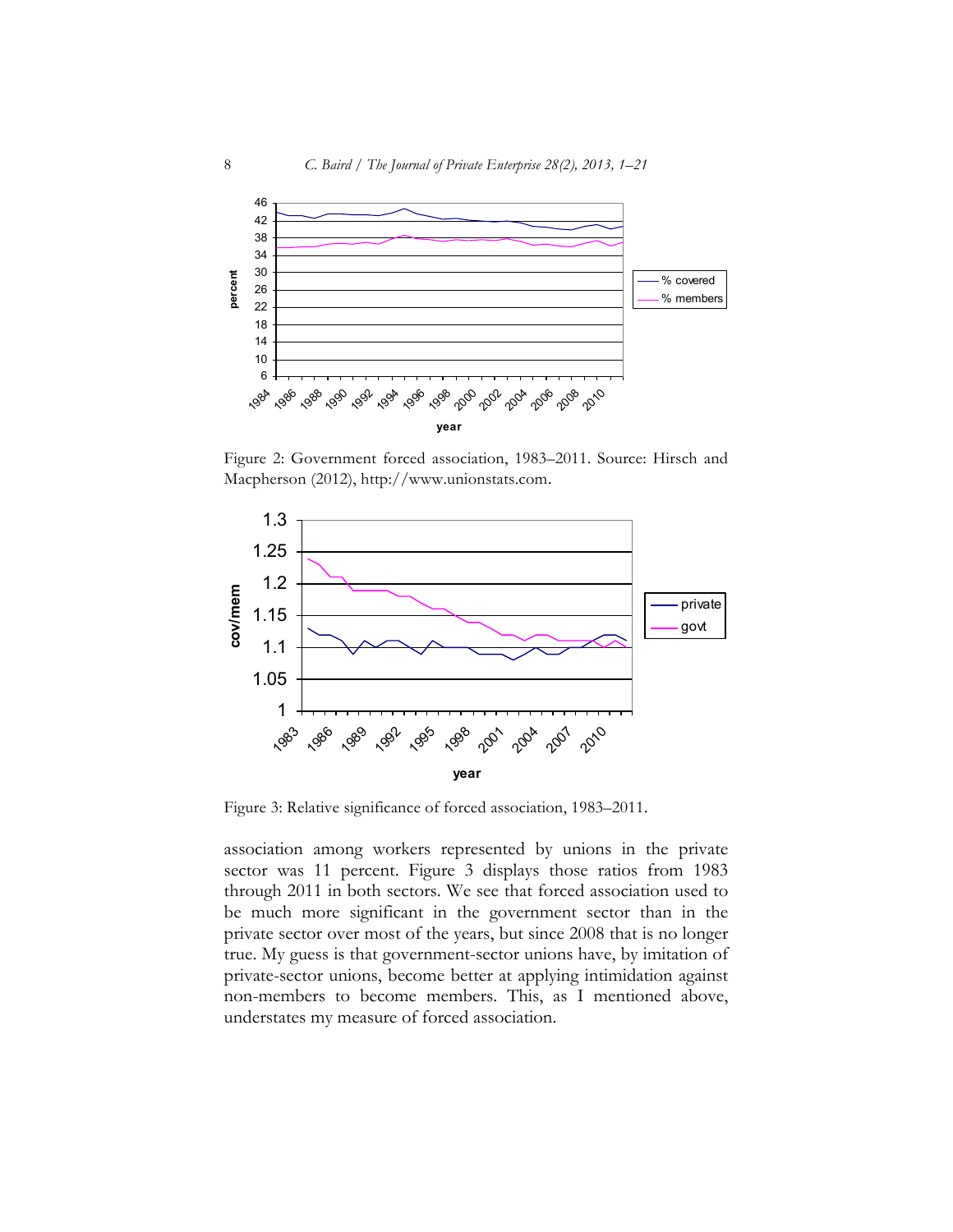### *3. Union Security*

Because of exclusive representation it is possible for some who are represented by a certified union not to be union members. The unions argue that unless they can force non-members to pay union dues, non-members would receive the benefits of union representation for free. They would be free riders. Of course, the best way to eliminate free riders is to have members-only bargaining. Unions would bargain for their voluntary members and no one else.

Section 9(a) of the NLRA creates exclusive representation and therefore creates the possibility of free riders. Section 8(a)3 of the NLRA allows unions to agree with employers to force non-members to pay union dues. It allows unions to capture the alleged free riders.

With respect to unions, a free rider is one who receives benefits from union representation without paying for them. But nonmembers who are forced to pay union dues could be forced riders. A forced rider in this context is one who doesn't place a positive value (and may even place a negative value) on being represented by an unwanted union, but who is forced to pay tribute to the union. This is an egregious form of forced association.

Section 14(b) of the NLRA allows states to prohibit such forced dues. In 2012 Indiana became the twenty-third state to do so. Such state laws are called right-to-work (RTW) laws.

Although forced association with unions by forced union dues can be eliminated by RTW laws, unions still get to represent people who do not want such representation. Forced association through forced representation can be eliminated only by repealing exclusive representation itself.

## *4. Mandatory Good-Faith Bargaining*

Sections 8(a)5 and 8(b)3 of the NLRA impose on employers and unions, respectively, a duty to bargain with each other. In *NLRB v. Borg-Warner* [356 US 342 (1958)] the Supreme Court said this means that all wages, salaries, and other terms and conditions of employment are mandatory subjects of bargaining. If one side wants to bargain about an issue—e.g., union security or work rules—the other side must bargain. There are some issues—e.g., whether an employer will purchase strike insurance—for which bargaining is permitted but not required. No bargaining is permitted on whether to undertake illegal actions.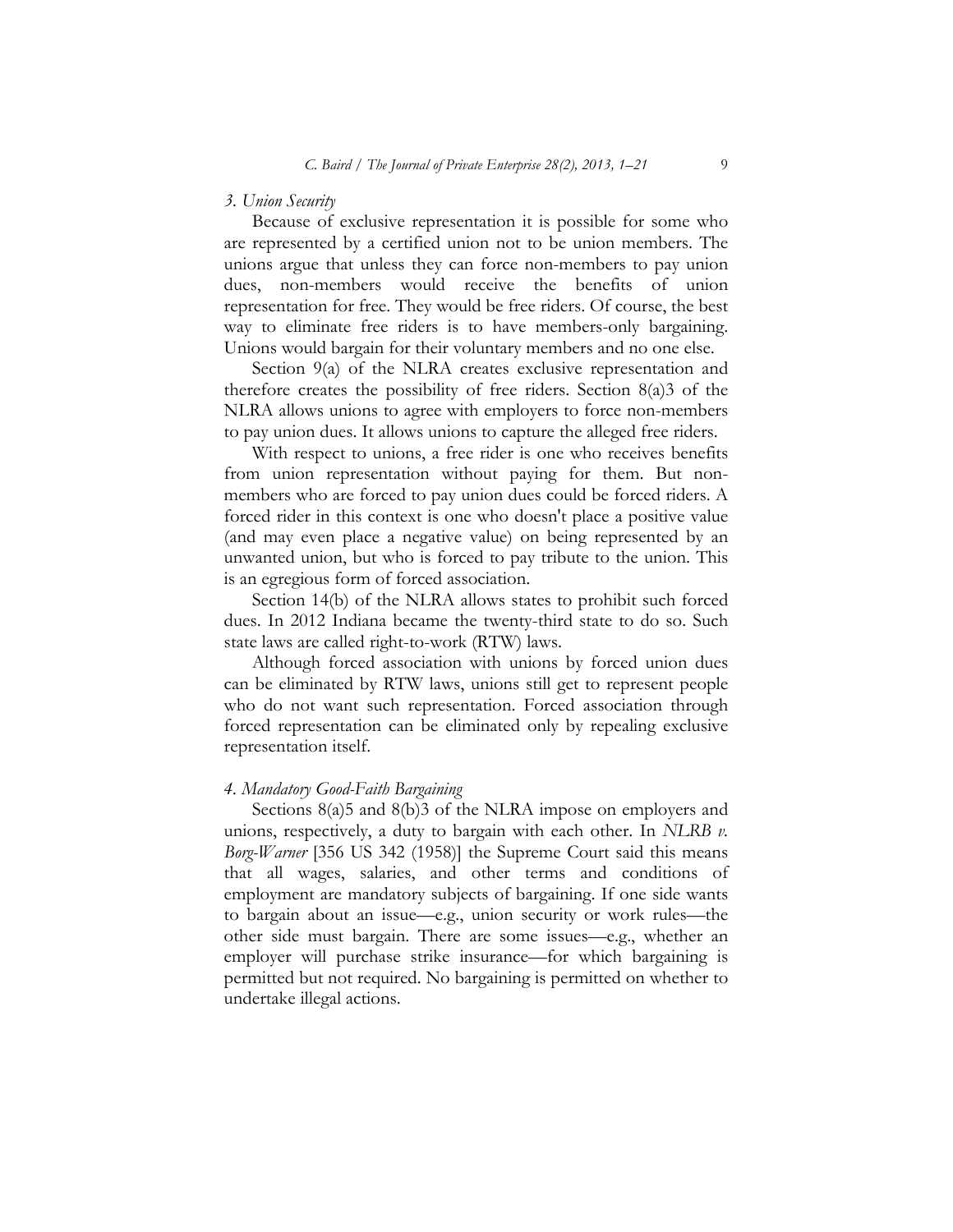#### 10 *C. Baird / The Journal of Private Enterprise 28(2), 2013, 1–21*

Section 8(d) adds that the duty is to bargain "in good faith." Case law [e.g., *NLRB v. General Electric* 418 F. (2d) 736 (1969)] has established that, in practice, "good-faith bargaining" means that each side must compromise with the other. No take-it-or-leave-it offers may be made. Bargaining is a form of association. Mandatory bargaining is an obvious form of forced association. Under ordinary contract law, if any party to the contract is forced to bargain, the contract is null and void because it lacks mutual consent (Epstein, 1983). Every contract reached under the forced-bargaining rules of the NLRA is an example of forced association.

What would collective bargaining consistent with freedom of association look like? Any union, representing only its voluntary members, would bargain on behalf of its members with an employer who agrees to bargain with the union. Both sides would be able simply to say "no" and walk away. The ordinary common law of contract would apply.

#### **III. Employer Free Speech in Representation Elections**

It is bad enough that the NLRA imposes forced association on workers and employers in the ways discussed above. But unions have gone further to abrogate freedom of association within the provisions of the NLRA. Given those provisions, workers can be forced into representation (certification) elections they do not want. If workers are to have any modicum of freedom of association in unwanted representation elections, they must be able to cast an informed vote. Workers must have access to both pro- and anti-unionization arguments. We can count on union organizers vigorously to present pro-unionization arguments. They start doing so long before any representation election is scheduled because they must get 30 percent of eligible workers to sign cards requesting unionization before the National Labor Relations Board (NLRB) will order an election.

We usually can count on employers vigorously to present antiunionization arguments, but they have less time than union organizers have to make their case. They often don't know about union organizing efforts until the union has collected the requisite signatures. The time between the NLRB's order to have an election and the actual election is crucial if workers are to be able to hear the employer's side of the story and thus be able to make an informed choice about how to vote.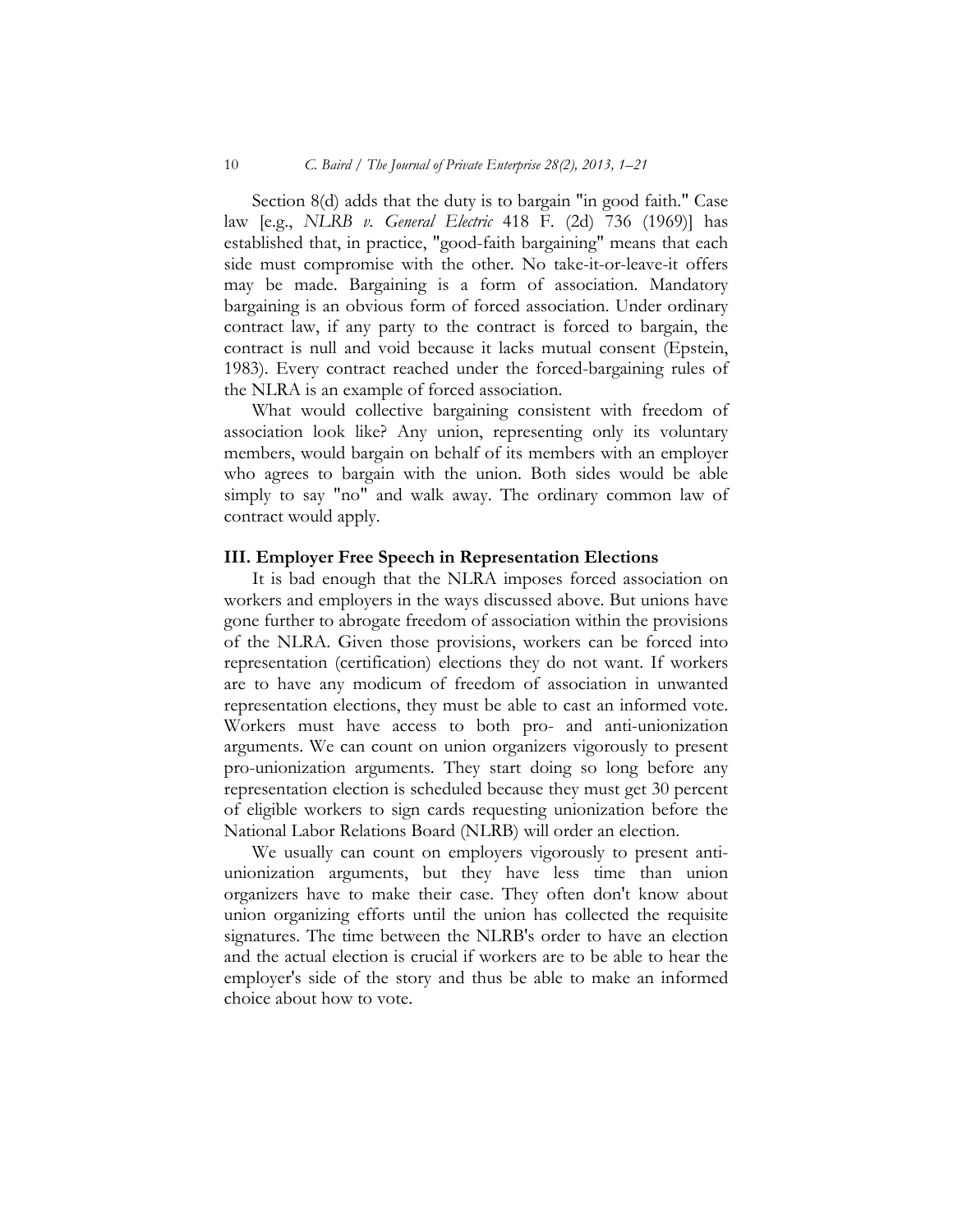In 1947, Congress amended Section 7 of the NLRA to make explicit the right of workers to refrain from unionization. To give effect to that right, Congress added Section 8(c), which affirmed the right of employers to engage in free speech during election campaigns. Congress wanted workers to hear both sides of the debate over whether to unionize so that those workers could make informed, uncoerced decisions on how to vote.

In 1948, the NLRB endorsed this intent of Congress by declaring, in *General Shoe Corp.* (77 NLRB 124), that its primary duty under the new law was to support workers' right to "make a free and untrammeled choice" (at 126) on the question of whether to unionize. The Board's metaphor of "laboratory conditions" in certification elections underscores the importance of workers hearing both sides of the debate.

In *Excelsior Underwear* [156 NLRB 1236 (1966)], the Board stated that US labor law seeks to "maximize the likelihood that all the voters will be exposed to the arguments for, as well as against, union representation" (at 1241). It also asserted that "Among the factors that undoubtedly tend to impede free choice is lack of information with respect to one of the choices available. An employee who has had an effective opportunity to hear the arguments concerning representation is in a better position to make a more fully informed and reasonable choice" (at 1240). This passage was quoted and affirmed by the 2007 Board in *Dana Corp.* (351 NLRB 434 at 439 n. 21).

In *Linn v. United Plant Guard Workers* [383 US 53 (1966)], the Supreme Court noted approvingly that the NLRB does not "police or censor propaganda used in the elections it conducts, but rather leaves to the good sense of the voters the appraisal of such matters, and to opposing parties the task of correcting inaccurate and untruthful statements" (at 60). The Court went on to affirm that "debate…should be uninhibited, robust, and wide-open, and that it may well include vehement, caustic, and sometimes unpleasantly sharp attacks" (at 62).

Notwithstanding the clear intent of the 1947 Congress as well as the strong endorsement of that intent by the NLRB in 1948, 1966, and 2007 and by the 1966 Supreme Court, the present, Obamarecess-appointed NLRB demurs. It takes its orders from unions, and unions seek to silence employer speech.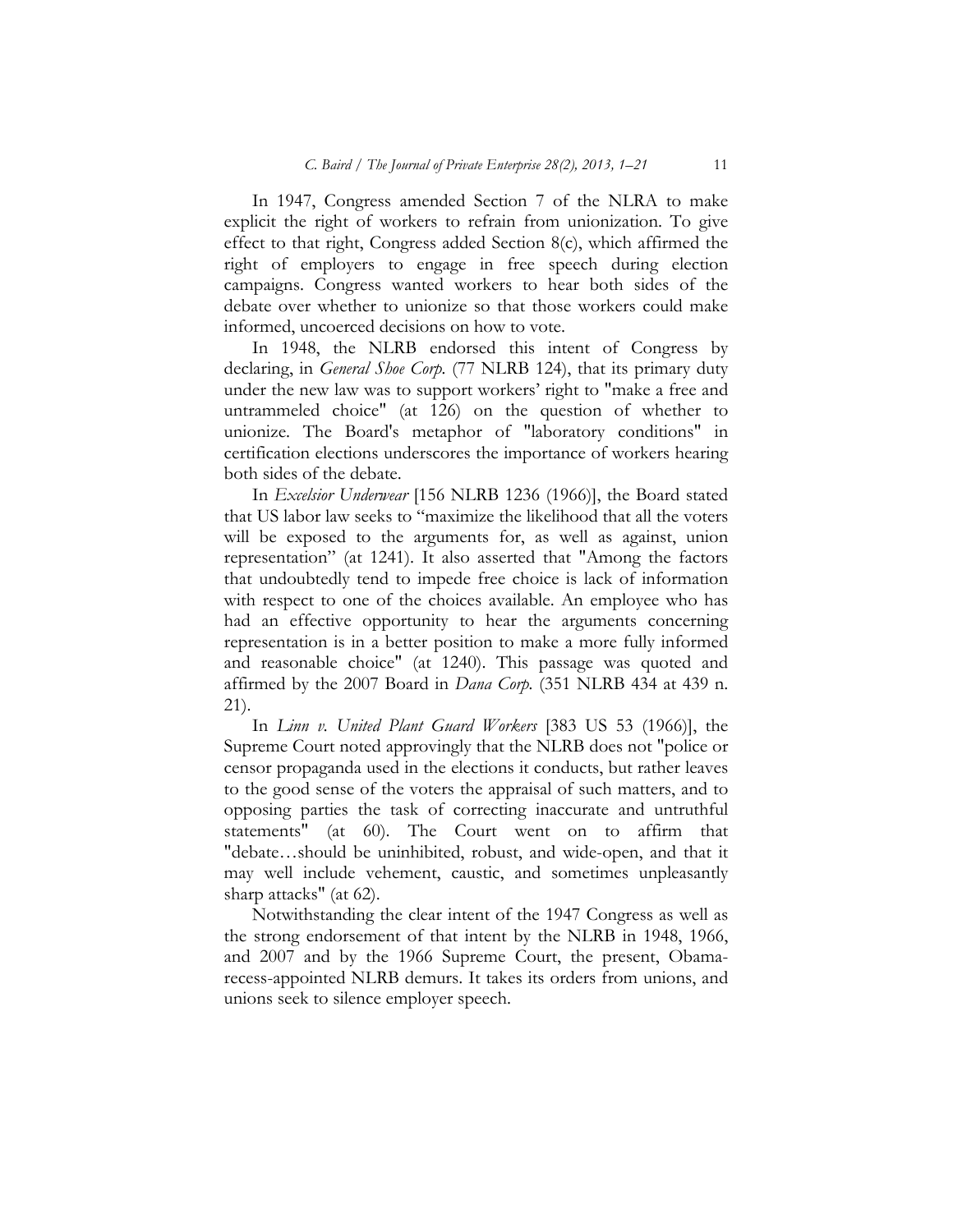The failed card check bill would have silenced employer speech because it would have forced an employer to recognize a union as the exclusive bargaining agent over his employees if it collects the signatures of at least fifty percent of them on cards requesting such recognition. There would be no election campaign during which employers could give their side of the debate.

Union cronies in Congress failed to deliver on card check, but on August 26, 2011, the pro-union NLRB troika—Mark G. Pearce, Craig Becker, and Wilma B. Liebman—created a limited form of card check by regulatory fiat. In its *Lamons Gasket* (357 NLRB No. 72) decision the troika overturned the Board's 2007 decision in *Dana Corp*. (cited above).

The NLRA permits an employer voluntarily to recognize a union as the exclusive bargaining agent over his employees if the union collects the signatures of at least thirty percent of them on cards that request such recognition. In *Dana Corp.* the NLRB ruled that when an employer chooses to grant recognition to a union without first letting the employees vote on whether to be subjected to union rule, the affected employees could immediately demand an election to challenge the employer's voluntary recognition.

In *Lamons Gasket*, the troika declared that the affected employees would have to wait for at least six months, and in some cases up to one year, before they could hold a challenge election. This means that union rule over workers, lasting at least six months, can be achieved by a thirty-percent card check rule.

In another attack on employer campaign speech, in November 2011 the NLRB troika voted to cut the representation election process from its present median of 38 days to 10 days. With less time to speak, employers will speak less. On May 14, 2012, a federal district court blocked the NLRB's ruling on the grounds that it was made without the required quorum of Board members.

On November 30, 2011, the US House of Representatives passed the Workplace Democracy and Fairness Act (H.R. 3094), which would assure employers and employees of sufficient time to make and consider arguments against unionization during representation elections. Of course, the 2011–2012 US Senate ignored the bill.

A more recent attack from the NLRB against workers' freedom of association was announced on January 27, 2012. Mark Pearce, the chairman of the Board, declared that he and his recess-appointed accomplices intended to change the rules to force employers to turn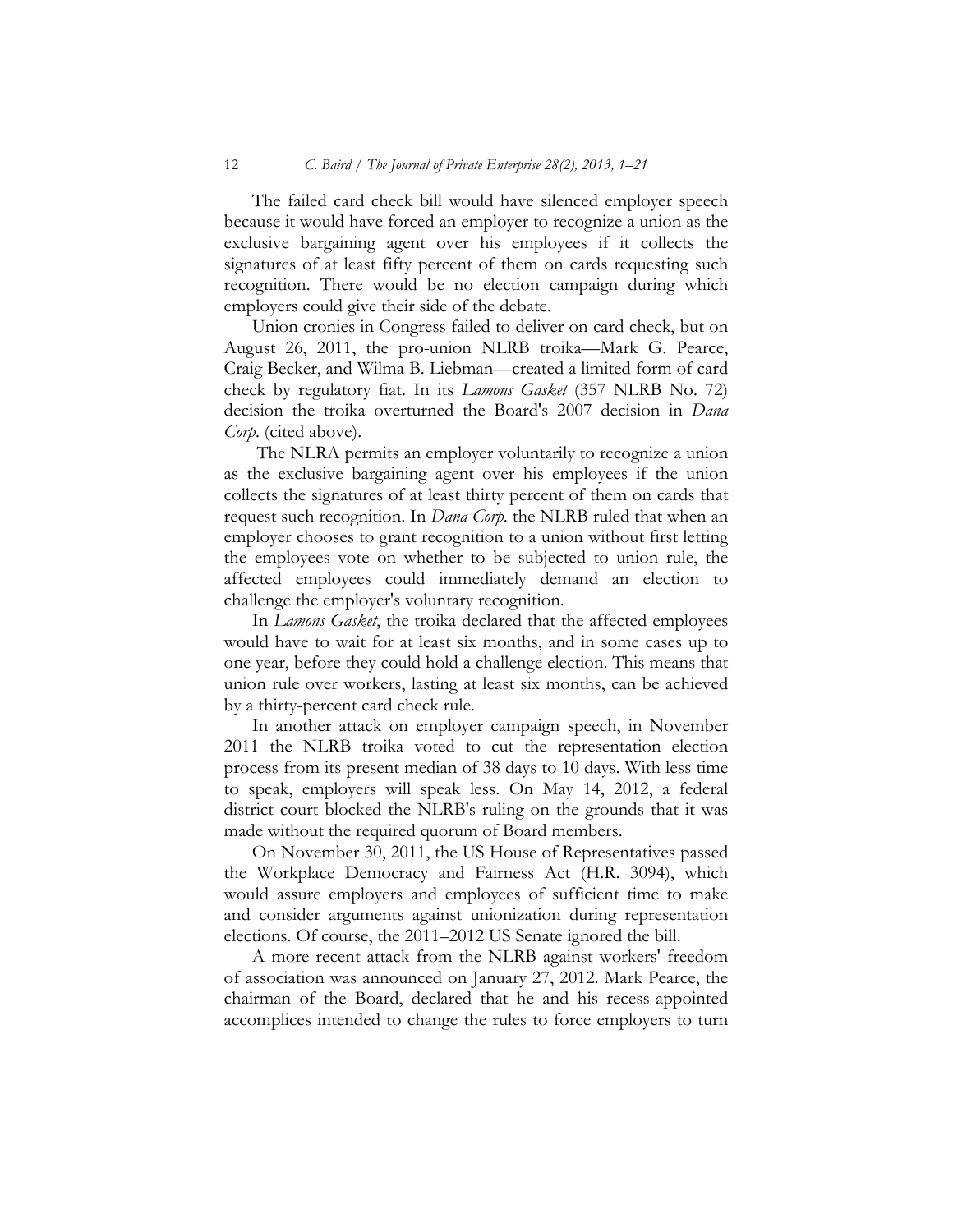over the home telephone numbers and the personal email addresses of their employees to the union bosses attempting to unionize any work site. Existing regulation requires employers to disclose only their employees' home addresses. Under this rule employees can simply refuse to answer the knocks of union organizers on their doors (although that can be dangerous). The planned new rule would allow union organizers to harass workers by phone and email.

#### **IV. Corporate Campaigns**

Why would an employer choose to turn his workers over to union rule without a secret ballot election? Because he fears a "corporate campaign." Following Saul Alinsky's *Rules for Radicals* (1971), a union picks a target enterprise to unionize and demands that the target surrender. If the target chooses to defend itself and its workers against unionization, the union forms coalitions with leftist community-activist groups to try to destroy the target's standing in the community and its relationships with lenders, suppliers, and customers. The union and its allies smear the target and its officials as monsters who want to take away their employees' freedom of association. The union and its allies, often including benighted clergy, claim the moral high ground. But employers who choose not to surrender really occupy the moral high ground because in doing so they defend their employees' freedom of association.

Corporate campaigns often claim overwhelming public sympathy for unions and the workers who long to join them. In fact, public support for unions is waning. A Rasmussen poll (Rasmussen, 2011) reported that "Half of American adults (48%) think labor unions have outlasted their usefulness...." Only 30 percent think that unions are still useful. A Gallup poll (Gallup, 2011a) (Figure 4) also shows that union popularity is significantly less than universal. The percent of people who disapprove of unions is increasing. In 1960 only 14 percent disapproved. In August 2011, that figure was 42 percent. I expect public opinion to continue to turn against unions, especially those in the government sector. Constantly increasing government deficits and attempts to raise taxes at all levels (federal, state, and local) are making more and more people aware of the predatory nature of unions.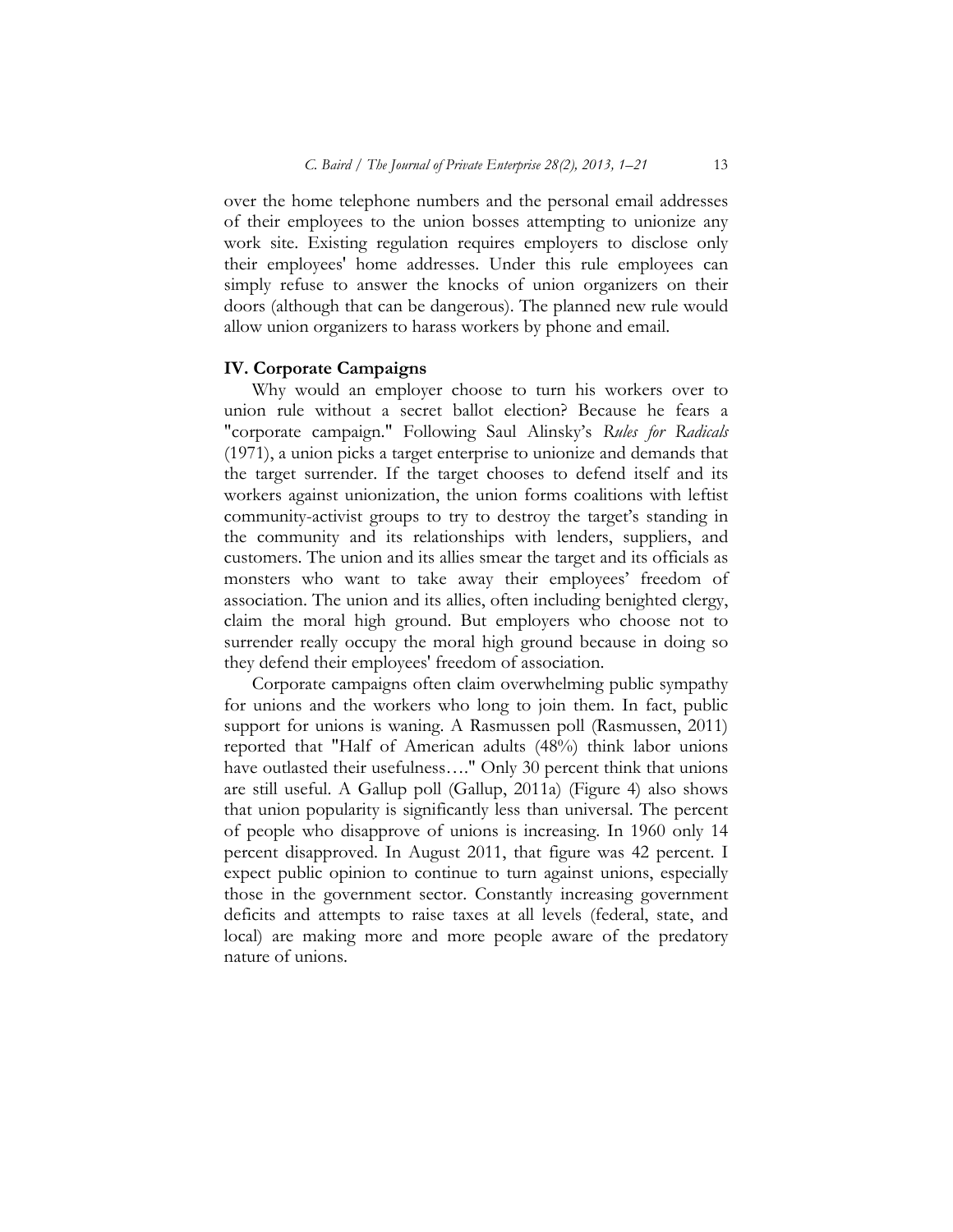

**GALLUP** 

Figure 4: Gallup poll. Source: Gallup (August 2011), http://tinyurl.com/6vt6lj8.

#### **V. Why Do Most Workers Prefer to Be Union-Free?**

Unions and their apologists have adopted an unspoken, fatal, false assumption: They assume that almost all workers in all places and at all times really, really want to unionize. They seem incapable of thinking otherwise. Lenin used to argue that any worker who did not support communism had to be the victim of a "false consciousness" inculcated by some oppressive apologist for capitalism. Unions and their apologists implicitly argue that any worker who does not want to unionize must be the victim of a false consciousness inculcated by a nefarious employer or labor relations consultant. This assumption is clearly falsified by the same Rasmussen poll cited above:

Among working Americans who do not belong to a union, just 13% would like to join a labor union where they work. That's up slightly from nine percent in March 2009. Seventyeight percent (78%) would not like to join a union.

There are several reasons for workers to choose to be union free. For example, union-free enterprises offer more job security than their union-impaired counterparts because the latter are too sclerotic to adapt quickly to frequently changing global market conditions. Union-free firms can reward workers on the basis of productivity. In union-impaired firms pay is based on job classifications and seniority.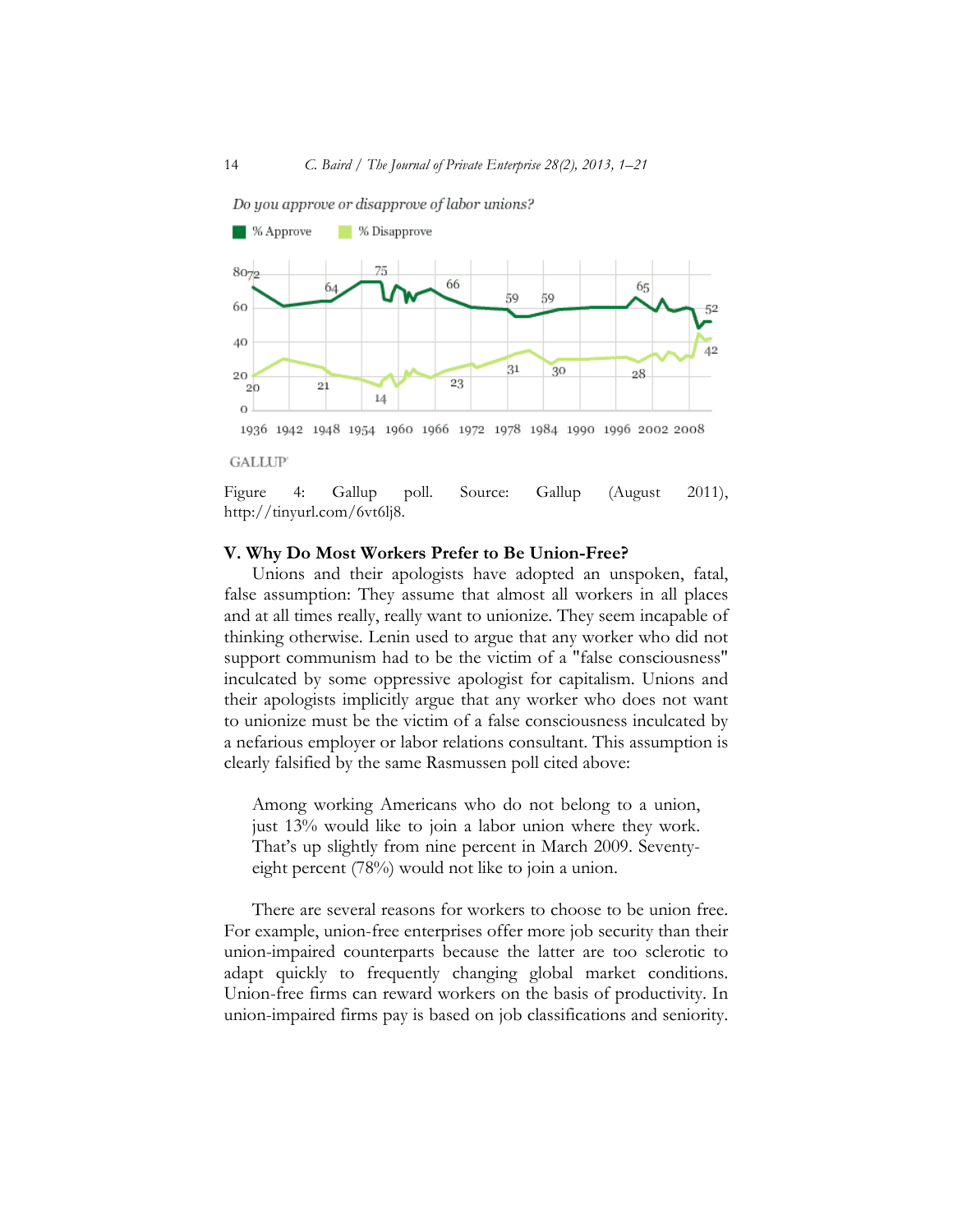Union-free workers are free to excel, whereas union-impaired workers are chained to a contract. A union contract wage is both a ceiling and a floor. In a union-free environment the only ceiling on a worker's wage is his productivity. Unions promote an adversarial relationship between workers and employers, while union-free employers are free to enlist workers as partners in building durable and growing value.

The table in Figure 5, produced by Gallup (Gallup, 2011b), shows that workers rate union-free workplaces more highly than unionized ones. Unions are based on conflict, and conflict is not conducive to a happy work environment.

Work Environment Index: Unionized vs. Nonunionized U.S. Workers (2010 Results) (Controlling for age, income, gender, education, marital status, race, and state)

|                              | Nonunion | Union | <b>Difference</b> |
|------------------------------|----------|-------|-------------------|
| Federal government employees | 45.0     | 35.6  | 9.4               |
| State government employees   | 51.6     | 45.3  | 6.3               |
| Local government employees   | 50.2     | 45.4  | 4.8               |
| Nongovernment employees      | 52.1     | 41.9  | 10.2              |

Jan. 2-Dec. 29, 2010 Gallup-Healthways Well-Being Index

**GALLUP** 

Figure 5: Gallup poll. Source: Gallup (March 2011), http://tinyurl.com/7bzvxsp.

## **VI. The United Nations and the International Labor Organization on Freedom of Association**

Two union apologists in particular—Lance A. Compa (2010) at Cornell University and John Logan (2006) at San Francisco State University —claim that the NLRA is too weak to protect workers' freedom of association. They assert that to protect workers' freedom of association, US law must comport with Article 20 of the UN Declaration of Human Rights (1948) and International Labor Organization Conventions 87 (1948) and 98 (1949). But a correct understanding of Article 20 and Convention 87 gives the lie to their claims. Moreover, Convention 98 is an open denial of freedom of association.

Article 20 of the UN Declaration states: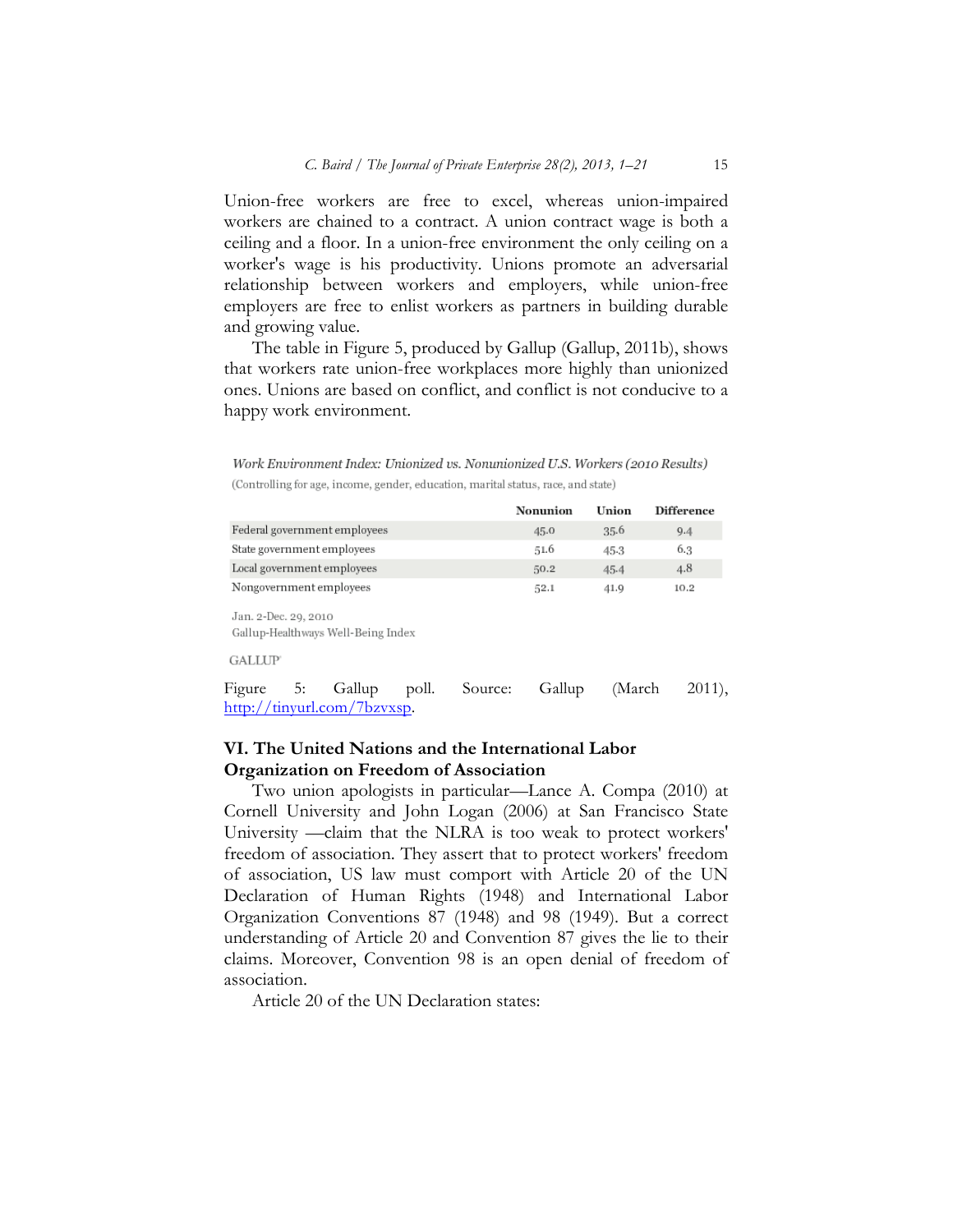- (1) Everyone has the right to freedom of peaceful assembly and association.
- (2) No one may be compelled to belong to an association.

Note that Article 20 explicitly acknowledges the negative aspect of freedom of association.

Compa and Logan ignore Part 2 of Article 20 and use Part 1 to support their argument that employer participation in the debate concerning the decision to unionize is illegitimate. But, their argument is disingenuous and misleading. Compa and Logan completely ignore the critically important Article 19 of the UN Declaration, which states:

Everyone has the right to freedom of opinion and expression; this right includes freedom to hold opinions without interference and to seek, receive and impart information and ideas through any media and regardless of frontiers.

It is difficult to imagine a more direct refutation of Compa's and Logan's arguments that employers and labor relations consultants who speak on behalf of employers should be denied these rights.

The UN General Assembly amplified the above in Article 19 of its International Covenant on Civil and Political Rights (1966):

- 1. Everyone shall have the right to hold opinions without interference.
- 2. Everyone shall have the right to freedom of expression; this right shall include freedom to seek, receive and impart information and ideas of all kinds, regardless of frontiers, either orally, in writing or in print, in the form of art, or through any other media of his choice.

In both Articles 19 of the UN Declaration and the Covenant on Civil and Political Rights, the UN endorses free speech and open debate with all sides being heard. But Compa and Logan simply ignore these provisions when making their argument that employers should not be able to present their side of the story in debates about unionization. Compa's and Logan's preferred model requires employers to be neutral on questions of unionization. As shown above, such an approach simply is untenable, as it is directly contrary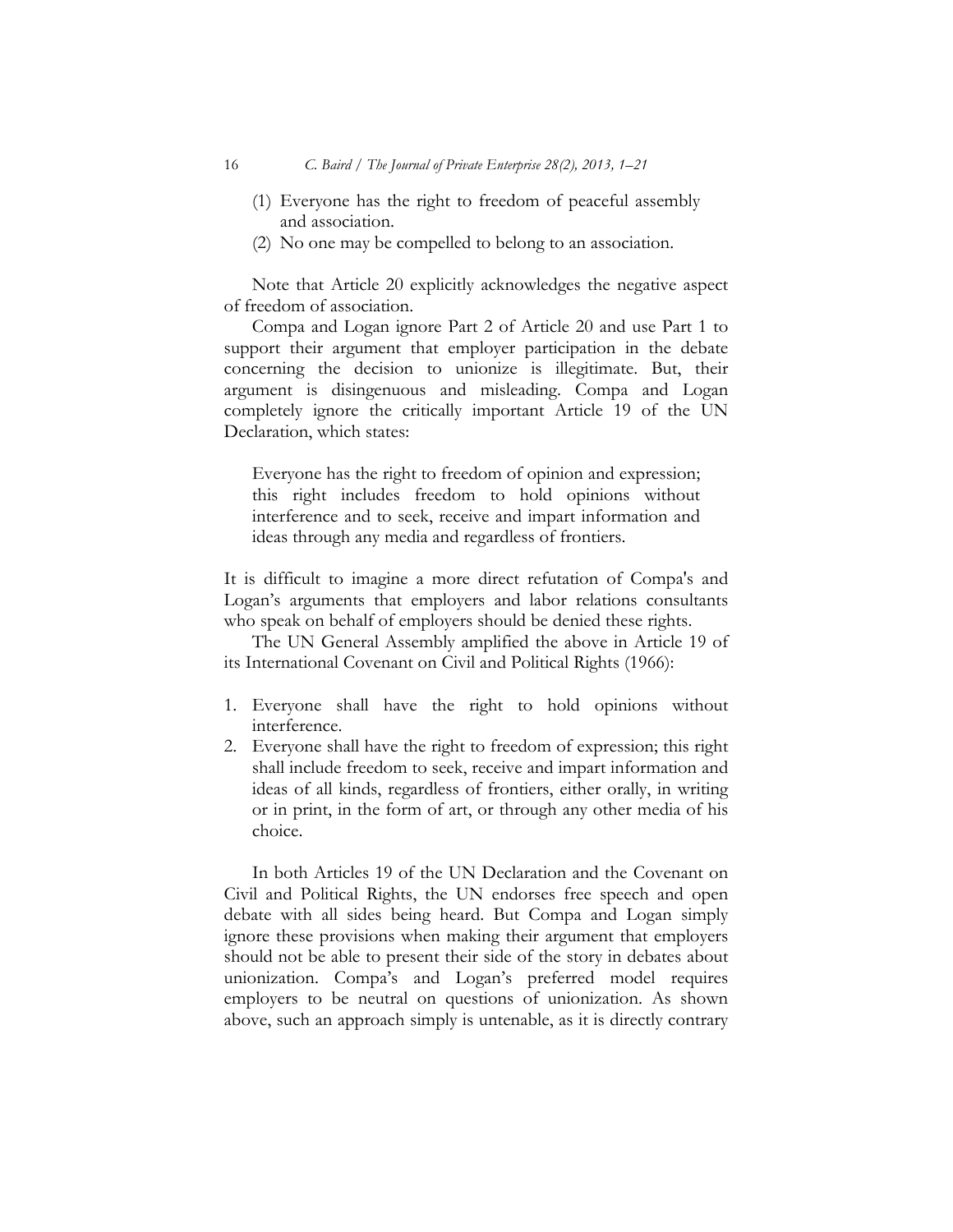to the fundamental right of freedom of association and the relevant international documents.

Compa and Logan also imply that the conventions of the ILO support their claim for diminished rights for those that may hold opinions contrary to theirs. However, the ILO is an agency of the UN, and, as such, is bound by the standards set by both Articles 19 discussed above. The relevant part of ILO Convention 87 is its Article 2, which states:

Workers and employers, without distinction whatsoever, shall have the right to establish and, subject only to the rules of the organization concerned, to join organizations of their own choosing without previous authorization.

Although Convention 87 does not explicitly acknowledge the negative aspect of freedom of association, the term "of their own choosing" implies it. Free association requires the ability to accept or reject association. Moreover, in 1993 the European Court of Human Rights, in *Sigurdur A. Sigurjónsson v. Iceland***,** incorporated the negative aspect of freedom of association into Article 11 of the European Convention on Human Rights, which, like ILO Convention 87, does not explicitly acknowledge the negative aspect of freedom of association. The same court reaffirmed this decision in 1999 in *Chassagnou et al. v. France*.

Article 1 of ILO Convention 98 states:

- 1. Workers shall enjoy adequate protection against acts of antiunion discrimination in respect of their employment.
- 2. Such protection shall apply more particularly in respect of acts calculated to–
	- (a) make the employment of a worker subject to the condition that he shall not join a union or shall relinquish trade union membership;
	- (b) cause the dismissal of or otherwise prejudice a worker by reason of union membership or because of participation in union activities outside working hours or, with the consent of the employer, within working hours.

Part 1 suffers from the ambiguity of "acts of anti-union discrimination." Compa and Logan include therein any employer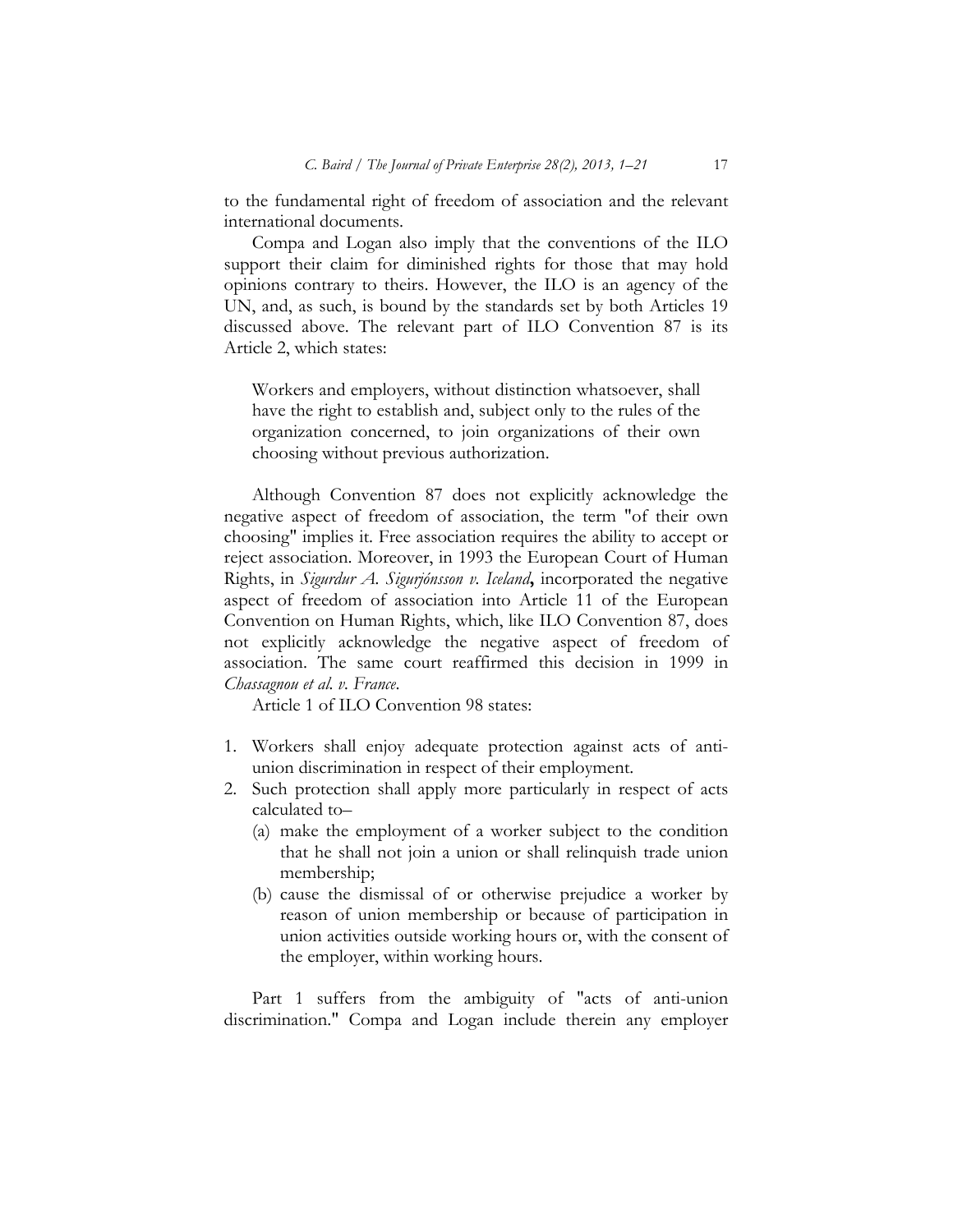speech (except surrender) during representation elections. Parts 2 (a) and 2(b) preclude union-free hiring contracts. Thus, as discussed above, they violate freedom of association. True freedom of association permits any sort of hiring contracts to which all parties individually consent.

Article 4 of ILO Convention 98 says:

Measures appropriate to national conditions shall be taken…to encourage and promote…voluntary negotiation between employers…and workers' organizations, with a view to the regulation of terms and conditions of employment by means of collective agreements.

The word "voluntary" suggests that US mandatory good faith bargaining rules are contrary to Convention 98. However, the ILO's Declaration of Philadelphia (1944) declares that all member states should take steps to assure the "effective" recognition of the right of collective bargaining. Again, in the ILO's Declaration on Fundamental Principles and Rights at Work (1998) the emphasis is on "effective" collective bargaining. The ILO's Collective Bargaining: ILO Standards and the Principles of the Supervisory Bodies (2000) makes clear that the word "effective" means mandatory good faith bargaining that is, nevertheless, "voluntary." Who knew?

Compa and Logan argue that US labor law is "weak" because it affords employers too big a role in the unionization process. In this respect they want the United States to become more like Europe. But US labor law is superior to its European counterparts precisely because it better protects workers' freedom of association. It allows workers more opportunities to choose to avoid unionization.

## **VII. The Employee Rights Act of 2011**

A lot needs to be done to protect workers' freedom of association in America. In August 2011 a bill called the Employee Rights Act (ERA) was introduced in the Senate (S. 1507, by Orrin Hatch) and the House (H.R. 2810, by Tim Scott). The ERA would, if enacted, make seven significant changes to American union law.

First, it would make secret-ballot elections the only way for unions to be certified as exclusive bargaining agents over any workers. All forms of card check certification would be eliminated.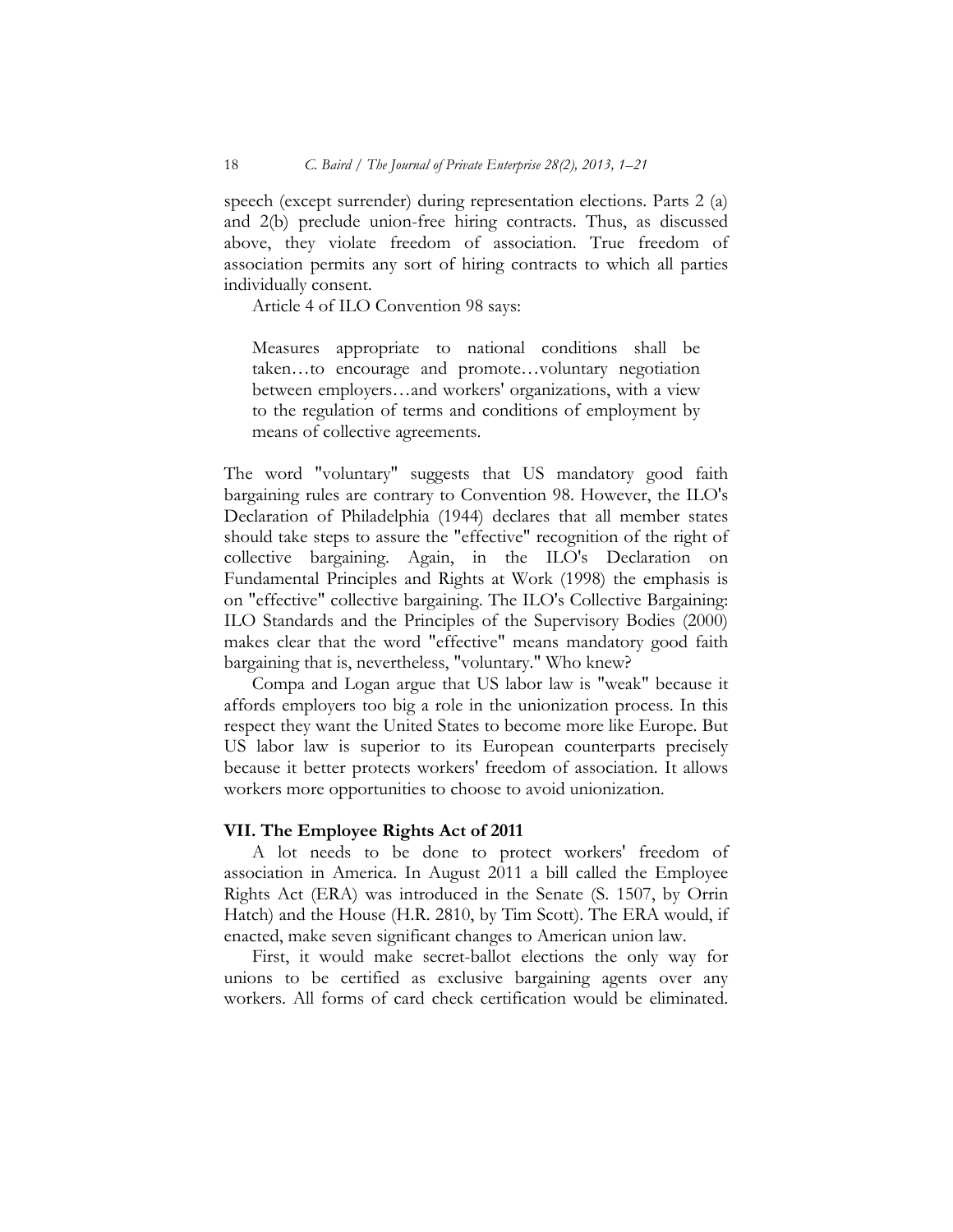No employer would any longer be able to recognize a union without a secret-ballot election.

Second, the ERA would assure that in a certification election all parties would have at least 40 days to make their arguments. This would eliminate the Obama-NLRB's quickie elections to inhibit employer speech.

Third, currently once a union has been certified as the monopoly bargaining agent over a group of workers, it is presumed to continue to have majority support among the workers indefinitely. There is no regularly scheduled reelection to determine whether the union continues to be supported by the workers. There is a decertification election process, but its rules severely handicap any workers who want to get rid of the monopoly bargaining agent. Individual workers have to declare publically that they want to decertify the union and seek out like-minded colleagues. Intimidating face-to-face encounters with union bosses cannot be avoided. Employers are forbidden to help. It is as if President Obama's election in 2008 entitled him to be president for life unless individual citizens could get enough signatures on a petition for a recall election. Because of this quirk in the law, only ten percent of the workers who are represented by an exclusive bargaining agent actually voted for that union (Hatch, 2011). The ERA would require that once a union is certified as a monopoly bargaining agent it would have to stand for reelection every three years.

Fourth, the ERA would substantially increase the ease with which workers could vote to decertify their monopoly bargaining agents. It would be better to eliminate exclusive representation from the law, but increasing the ease with which monopoly bargaining agents can be removed is a step in the right direction.

Fifth, except in the twenty-three states that prohibit it, workers who are represented by an exclusive bargaining agent can be forced to pay union dues or agency fees as a condition of continued employment. Those forced payments are, to a large extent, turned over by unions to politicians who promote compulsory unionism. Many dues payers do not support the political candidates who are favored by union bosses. The ERA would protect them against involuntary political contributions.

Sixth, in *U.S. v. Enmons* [410 US 396 (1973)] the Supreme Court ruled that acts of violence by a union, if they promote legitimate union purposes in a labor dispute, do not violate the federal anti-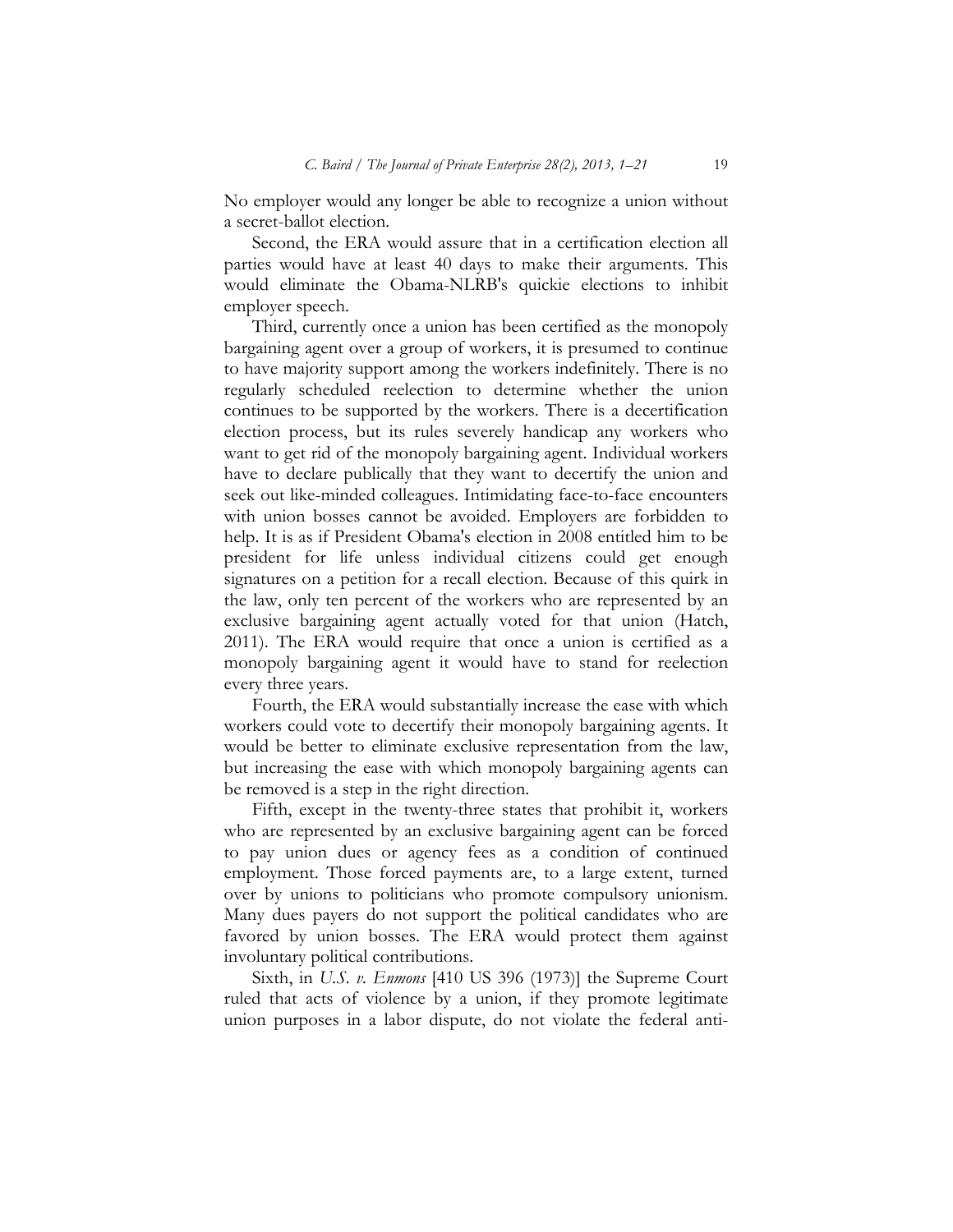racketeering Hobbs Act. This is one of the most egregious endjustifies-the-means rulings of the Court. The ERA would reverse that error.

Seventh, present law leaves it up to individual unions to decide if they can call a strike without taking a vote among the workers to determine whether those workers approve of the strike. The ERA would make a secret-ballot election among all workers represented by a union, not just its members, mandatory before any strike could commence.

The ERA does not go far enough to restore freedom of association in labor relations, but it is a good start.

### **VIII. In Conclusion**

There is a form of unionism that would be consistent with freedom of association for workers, employers, and unions. Each worker would be free to choose, individually not collectively, whether to be represented by a union that was willing to represent him. Each union would be free to choose whether it would represent any worker that sought such representation.

There would be no mandatory good-faith bargaining. If a worker signed on for a union to represent him, only the chosen union could do so. But an employer would be free to choose whether or not to bargain with the chosen union for that worker's services. Any employer could refuse to bargain with any union, and any union could refuse to bargain with any employer. Any employer and any union in bargaining with each other would be free to just say "no" and terminate the bargaining process. The ordinary law of contract would be restored.

Employers would be able to choose to hire on a union-only basis, a union-free basis, or an open-shop basis. The last is a work site where one or more unions represent some of the workers and the other workers represent themselves or choose be represented by other third parties (e.g., labor relations consultants) who were willing to represent them.

This may seem to be politically impossible. However, the best features of New Zealand's Employment Contracts Act (ECA, 1991) came very close to defending freedom of association for all parties who participate in the labor market. I have discussed the ECA in some detail elsewhere (Baird, 2010). Notwithstanding that the ECA